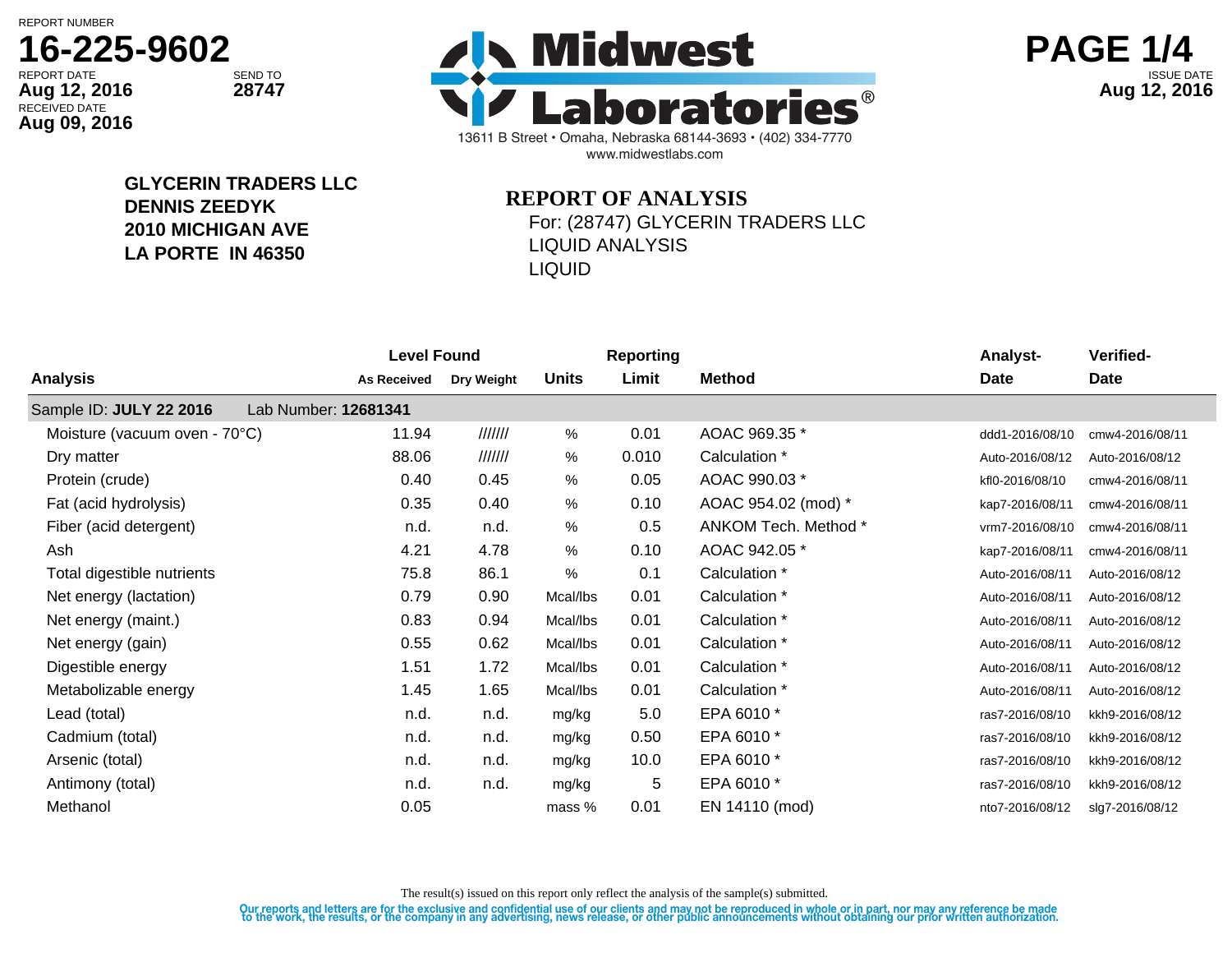REPORT NUMBER

RECEIVED DATE

**Aug 09, 2016**







**GLYCERIN TRADERS LLC DENNIS ZEEDYK 2010 MICHIGAN AVE LA PORTE IN 46350**

## **REPORT OF ANALYSIS** For: (28747) GLYCERIN TRADERS LLC LIQUID ANALYSIS LIQUID

|                 | ∟evel Found        |            | Reporting    |       |               | <b>Analyst-</b> | <b>Verified-</b> |
|-----------------|--------------------|------------|--------------|-------|---------------|-----------------|------------------|
| <b>Analysis</b> | <b>As Received</b> | Drv Weiaht | <b>Units</b> | Limit | <b>Method</b> | Date            | <b>Date</b>      |

 $n.d.$  = not detected, ppm = parts per million, ppm = mg/kg

For questions please contact:

Sue Ann Seitz Account Manager sueann.seitz@midwestlabs.com (402)829-9892

The result(s) issued on this report only reflect the analysis of the sample(s) submitted.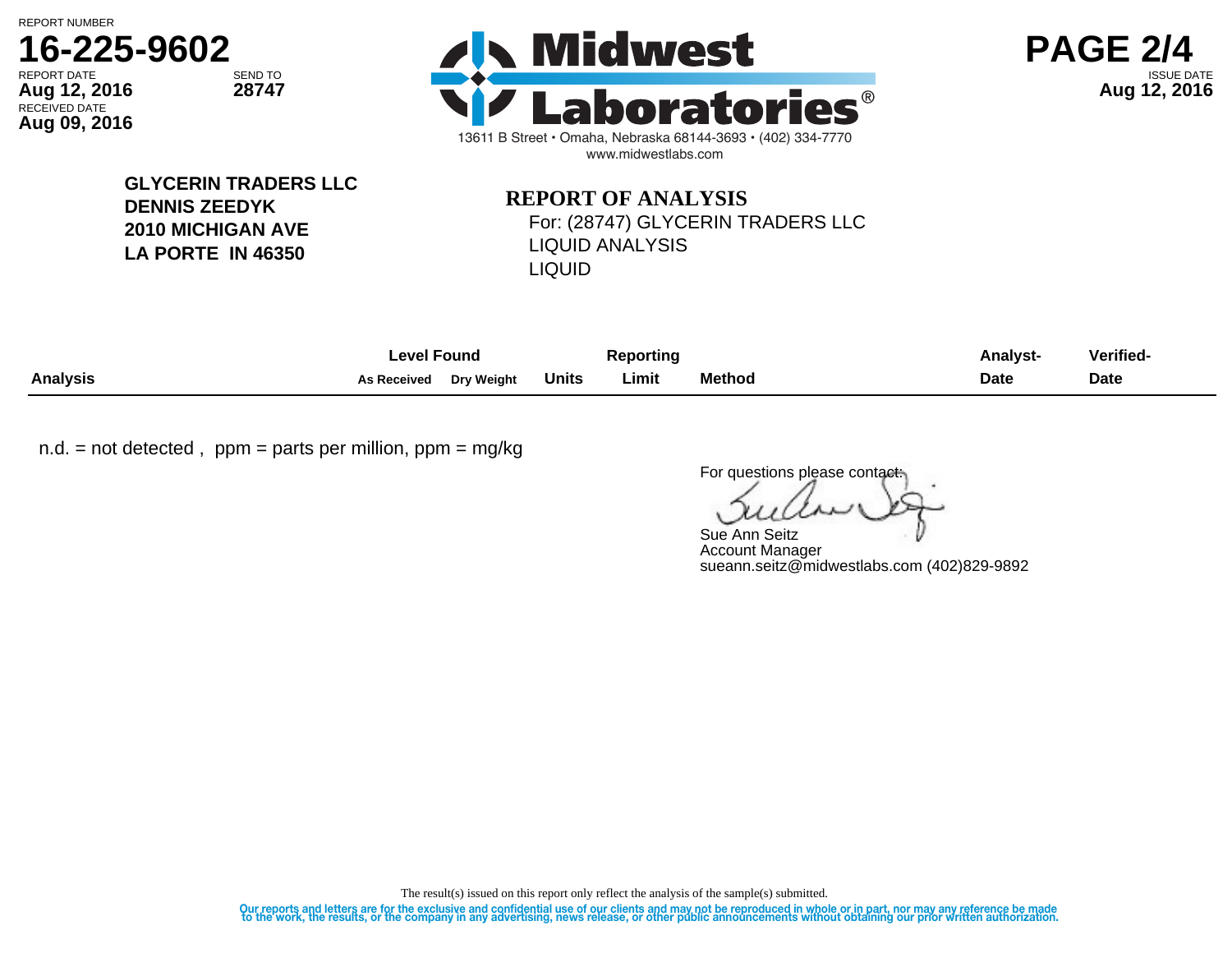

**Aug 09, 2016**







**GLYCERIN TRADERS LLC DENNIS ZEEDYK 2010 MICHIGAN AVE LA PORTE IN 46350**

**REPORT OF ANALYSIS** For: (28747) GLYCERIN TRADERS LLC LIQUID ANALYSIS LIQUID

### **Detailed Method Description(s)**

#### **Vacuum Moisture**

Analysis follows FO 02 or FD 018, both of which are based on AOAC 969.35. Samples are placed in pre-weighed tins and then placed in an oven that can attain a vacuum. The oven is set at 70°C under vacuum for 4 hours. Dried samples are re-weighed and the loss in weight is reported as moisture.

#### **Calculation**

Analytical results are entered into applicable formulas to provide a calculated result which is reported.

#### **AOAC 990.03**

Analysis follows MWL FD 070 which is based on AOAC 990.03. The sample is placed in a combustion instrument and the amount of nitrogen is obtained. The nitrogen value is multiplied by a factor of 6.25 and that value reported as crude protein.

#### **Acid Hydrolysis Fat**

Analysis follows FD 027 which is based on AOAC 954.02. A sample is treated with ethanol and hydrochloric acid to help release fat in the sample. Separate treatments of ethyl ether and petroleum ether is used to extract the fat and the ethers collected in a pre-weighed beaker. The ether is evaporated and dried at 70 degrees C to remove remaining ether and moisture and the material remaining in the beaker is reported as "fat".

#### **Acid Detergent Fiber**

Analysis follows MWL FD 021 which is based on Ankom Technology method. The sample is sealed in a small bag and the bag immersed in a solution that dissolves certain materials. The bag is washed and dried and re-weighed. The material remaining in the bag is reported as acid detergent fiber

#### **Ash**

Analysis follows MWL FD 019 which is based on AOAC 942.05. The sample is weighed and placed in a muffle furnace at 600°C. After a period of time, the sample is removed and the remaining material weighed and reported as ash. Moisture and organic material is driven off.

The result(s) issued on this report only reflect the analysis of the sample(s) submitted.